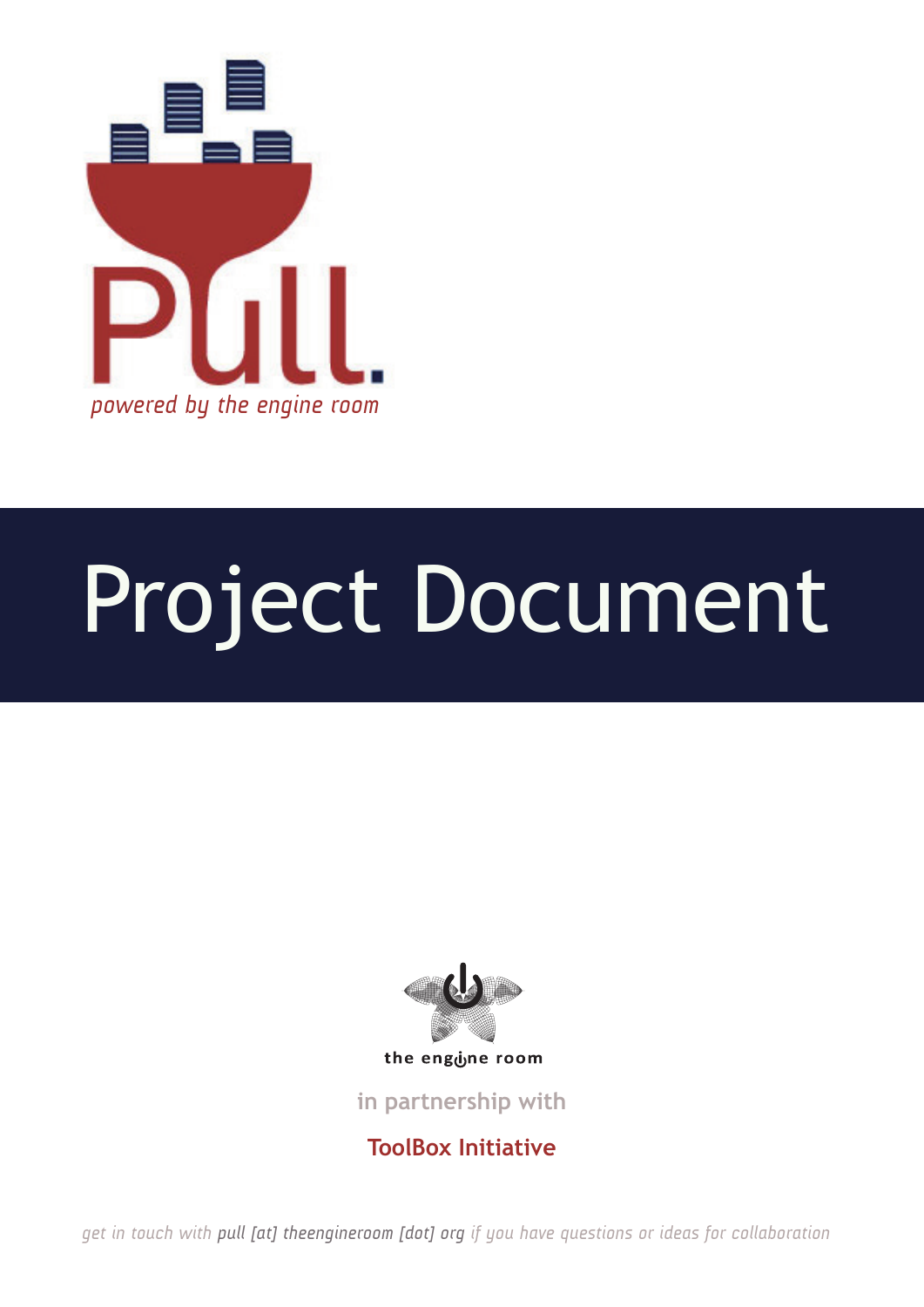# **GLOSSARY OF TERMS**

#### **Data Supplier**

Organizations or individuals with databases that are relevant to the Pull project

#### **Pull Partners**

Data aggregators that have designed databases adhering to Pull standards and included in the Pull Library

## **Pull Library**

A collection of data sets that conform to Pull Standards and are queried by the Pull search interface

# **Pull Standards**

A set of guidelines for taxonomies and database structuring that guarantee interoperability and must be met by a database for it to be included in the Pull Library

### **Pull Search Interface**

A search interface for accessing all data in the Pull library. The search interface will be available in its central location on the Toolbox website, and also downloadable as web add-ons.

#### Web add-ons

Downloadable iterations of the search interface that can be easily added onto existing third party sites. Web add-ons will be released in the form of Drupal modules, Wordpress plugins and html widgets.

## **Pull API**

API released by the project in order to allow 3rd party developers to produce alternative search interfaces and functionalities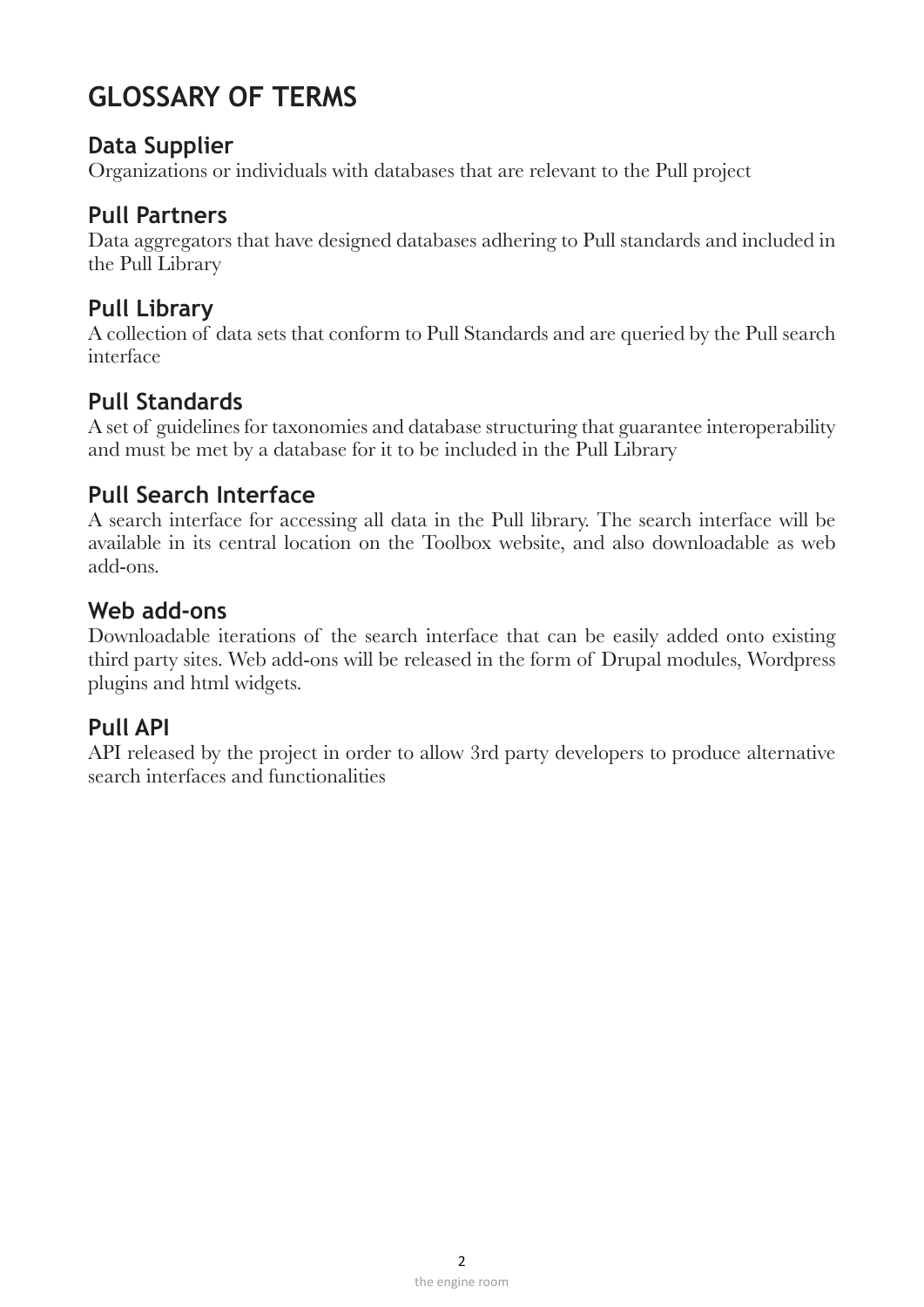# **Background**

Increasing interest in the potential of new technologies for social change has led to a proliferation of support initiatives, including efforts to collect and publish online resources for digital advocacy. Often, such initiatives produce an online database to provide users with free and easy access to knowledge products or other resources. Such databases tend to focus exclusively on specific types of resources (case studies, training materials, tool profiles) and tend to be stored on the websites of producing institutions.

# **Challenge**

The resources collected and published by support organizations provide essential information for advocates and researchers. However, not all databases are equally well known. There are no automated mechanisms for the cross comparison of data housed in individual databases, and it is not possible to simultaneously query multiple databases. The siloing of resources is natural in a burgeoning field, but this tendency poses obstacles to end users and data suppliers alike.

For those seeking information, the scattered nature of resources significantly raises transaction costs of seeking that information, and decrease the likelihood of successfully finding relevant information. In the long run, this inhibits the safe and effective use of technology in advocacy.

For those producing or providing access to information, lack of coordination represents a significant opportunity cost, as each data set seeks exposure to the largest number of potential users, and there aren't incentives or mechanisms to send users to other relevant data sets. This introduces a competitive dynamic, which is exacerbated by a relatively small constituency and strong semantic variation across data sets.

An informal survey conducted by the engine room indicates that most relevant databases are not well known by their intended end-users, and are unlikely to be found through the issue-focused searches advocates are likely to employ. The engine room's preliminary mapping has identified 8 databases/data sources that provide essential information for strategizing the use of technology in advocacy. A select group will be approached for developing Pull's initial specifications.

# **PROPOSED SOLUTION**

The Pull project will engage with data producers, support organizations and technologists, to develop mechanisms and standards for interoperability, and will produce various tools for accessing relevant databases.

# **1 Outcome**

**Interoperable functionality** between resource and information databases for digital technology in advocacy. Interlinking even 3-4 key databases of tools, strategies and/or case studies will provide a powerful resource for end users [and increase efficiency in finding the right information for the right query.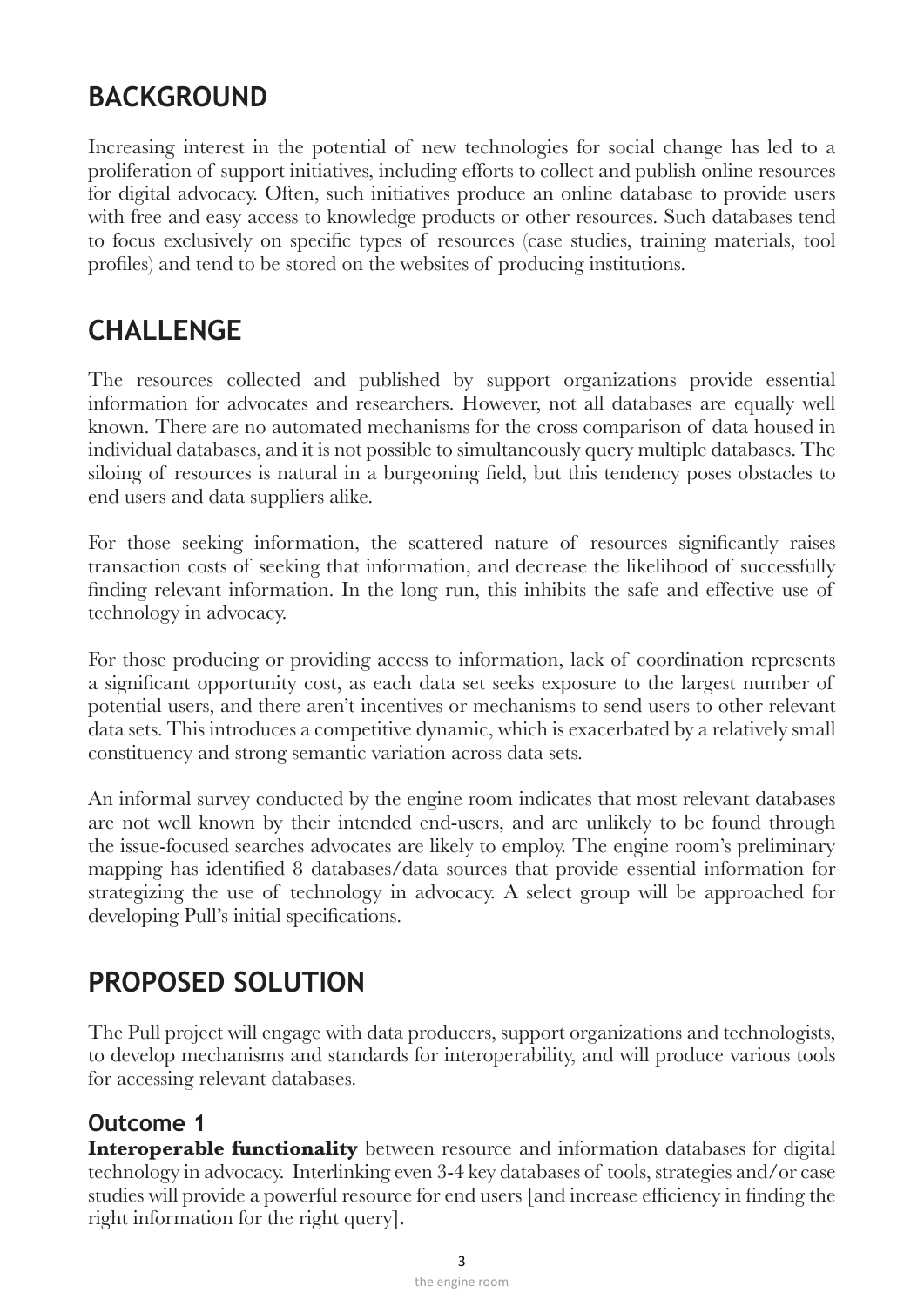# **2 Outcome**

**Increased prominence and accessibility** of resources and information. Hosting a central and common search interface on the website of The Toolbox project, disseminating modules, plugins and widgets with the same functionality, and conducting targeted outreach will significantly increase the visibility of participating data sets and raise awareness on the breadth of data and resources available to end users.

# **3 Outcome**

**Community of data producers** participating in the Pull project will improve the quality and consistency of data collected and produced for the common good. This community will also provide a platform from which to advocate and collaborate on related open access .issues

# **4 Outcome**

**Best (and open) practice in data interoperability** will be an important normative move in the field. By establishing standards for open database production, the Pull project will establish itself as the rallying point for open data and research initiatives in the area of digital technology in advocacy. The project will also disseminate its standards and practice as a template for interoperability initiatives conducted by advocates, seeking to increase access to information at the local or regional register.

# **Experience User Envisioned**

Pull will provide a series of outputs to facilitate the access and aggregation of resources for a number of different types of end users.

#### 1. Individuals or organizations seeking strategic resources (search **(interface users)**

Individuals or organizations using digital or mobile technologies in their advocacy will be able to use the Pull search interface to access various types of information and resources. Entering a series of criteria to describe their particular needs and context (such as geographical focus, issue area, or types of advocacy/programming) will return results from all partner databases. Users will then be able to filter these results for specific .etc content types/databases, in order to see only strategies, tools, softwares, etc.

Individual results will include links for additional information, including contact information if relevant.

#### <u>2</u> International researchers or campaigners (search interface users)

International researchers or campaigners will also be interested in quickly identifying the information and resources available for technology in advocacy in specific issue areas or geographies. In addition to the information and links provided for specific results, users will also be able to view results at a meta-level, noting tallies and trends in content types and meta-data, according to specific search criteria. This will provide contextual overview to better understand the role of technology in advocacy in specific geographies or issue areas.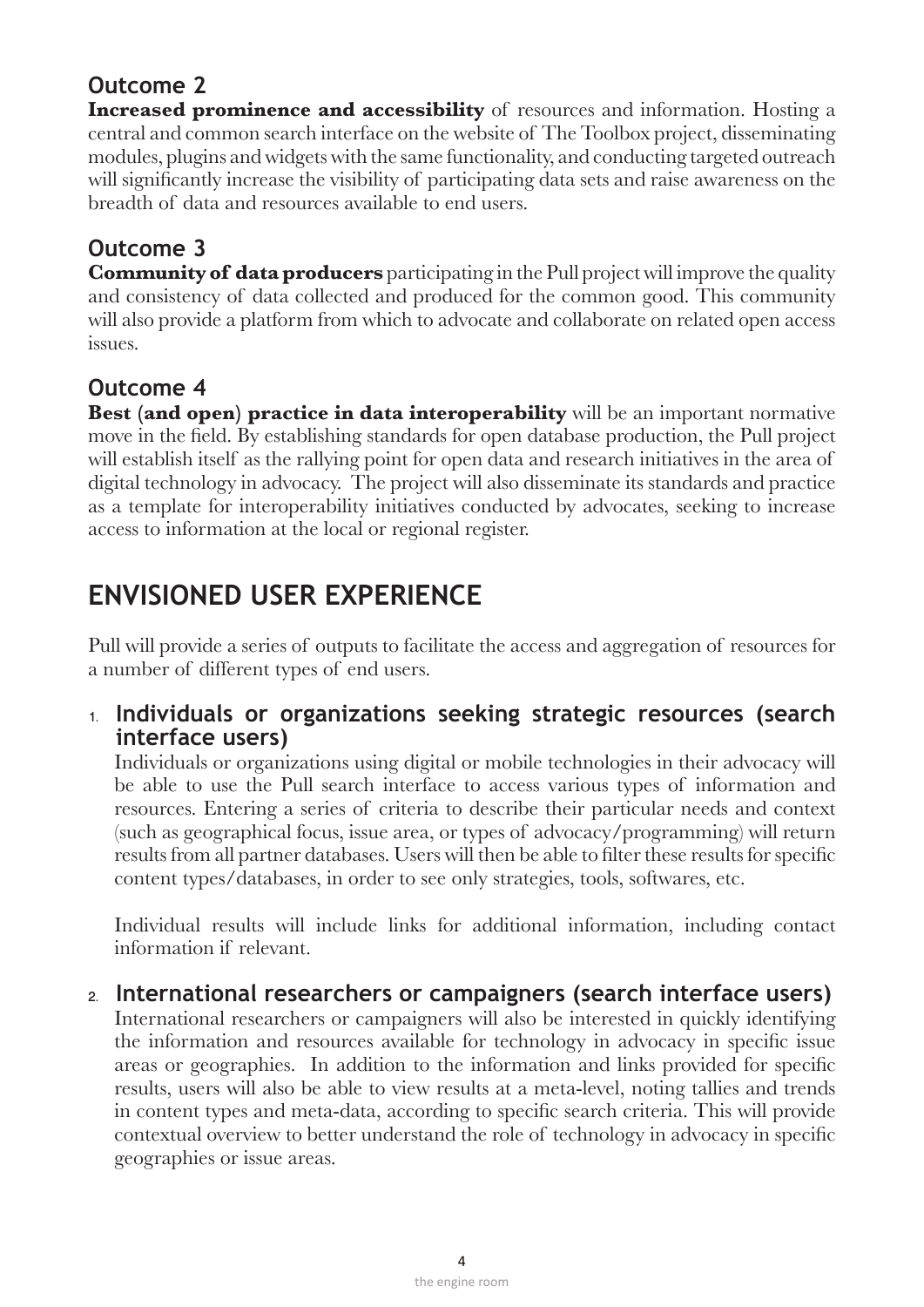#### **(b)** at the producers seeking to promote their data set (standards users)

Support organizations or researchers who collect or aggregate data sets relevant to the Pull project will be able to develop those data sets according to the Pull Standards, enabling interoperability with the Pull partner data sets. These data suppliers may then apply to the engine room to be included in the Pull library, from which the official search interface site and add-ons will query information. Alternatively, data suppliers can have their data included in alternative, 3rd party searches, using the Pull API to mix their data with any other data sets that adhere to the Pull Standards.

#### 4. Info-mediaries to specific communities (web add-ons users)

Info-mediaries that service specific communities, such as local campaigners, bloggers, or community media organizations will be able to provide access to Pull data by posting web add-ons to their websites.

Info-mediaries will be able to access versions of the central search interface in the form of Drupal Modules, Wordpress plugins or html widgets through the Toolbox website, for easy additions to existing websites. Alternatively, info-mediaries can use the Pull API to develop alternative search interfaces, either to enable functionality or language of particular relevance to their target communities, or in order to access specific data of interest to their communities.

The end users of infomediaries' sites will then be able to search and retrieve relevant information directly through the familiar and trusted websites of info-mediaries.

# **Implementation**

The Pull project will be implemented in **5 key phases**, each focusing on distinct outputs.

#### **Phase 1: Developing specifications**

Specifications for Pull outputs will be developed incrementally and with input from an increasing number of partners. In the initial phase, 2-4 data suppliers and 1-2 technologists will inform the development of background materials, such as mappings and wireframes. Additional partners will be brought on board as the project approaches a full set of specifications.

Partners will engage with the project in the interest of promoting their individual data sets, but also in the service of their general mandates. Active partners at the time of development will provide access to their data, as well as strategic and outreach support for the development of Pull outputs, such as the API, standards and search interface.

The project lead will manage correspondence and relationships with individual partners to ensure their active contribution to the development of Pull specifications, and other strategic support.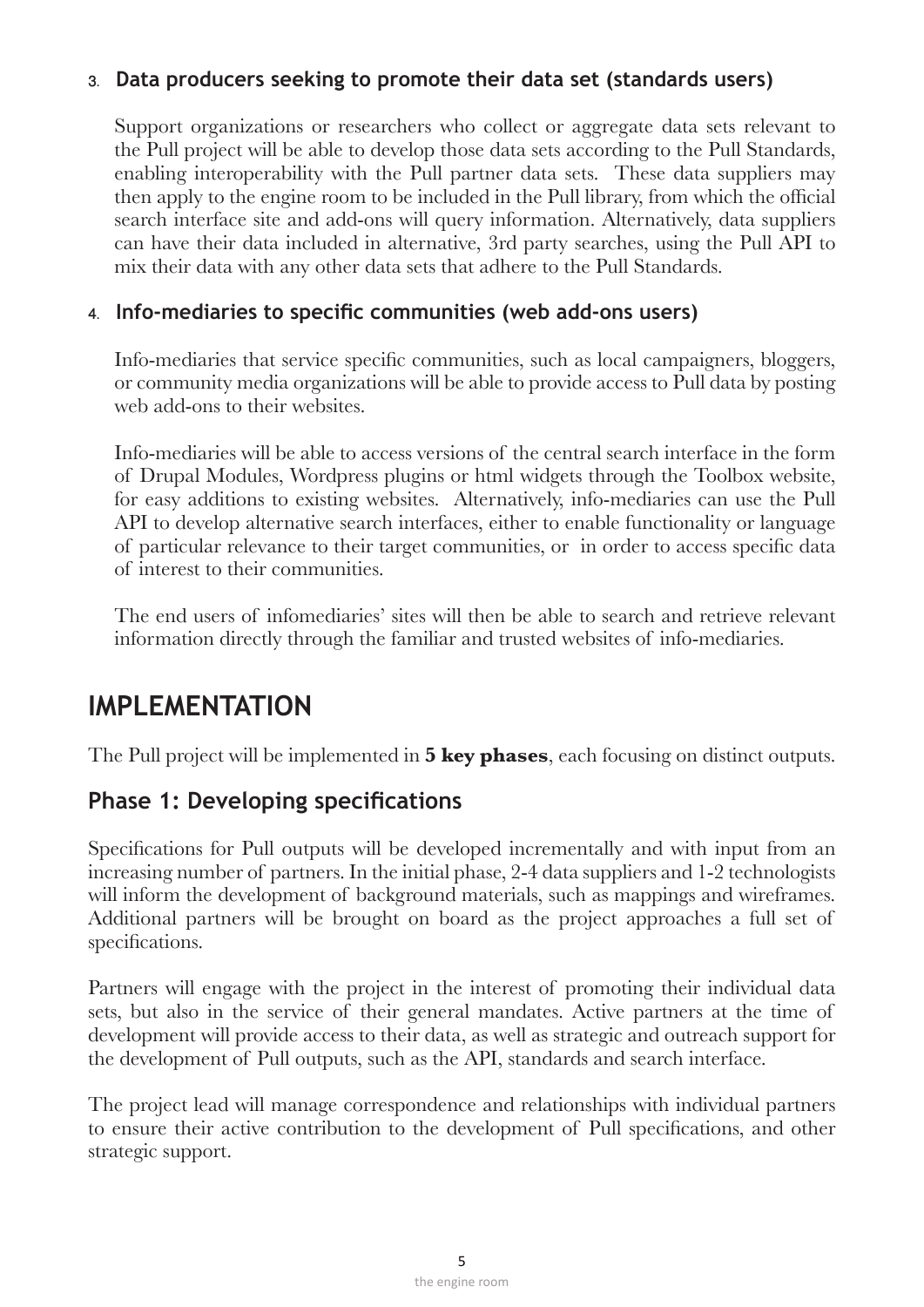# **Phase 2: Interoperability**

On the basis of input from Pull partners, the project will produce two main outputs for interoperability:

#### a) Database Standards for Interoperability Across Databases

A common standard will be developed for public information databases on the use of technology in digital advocacy. These standards will be informed by input from data suppliers and technologists, as well as a mapping of participating data sets' taxonomic structure and other characteristics. The open standards are intended to inform the development and production of future data sets in the field.

#### **b) Open API for Interoperability Across Databases**

APIs are the bridges between databases and those who want to access them. An open API will be produced to query participating databases (and all future databases that adhere to the Pull standards), and to allow the development of 3rd party applications to do the same.

#### **Phase 3: Search Interface**

The development of open standards and a common API will correspond with developing a common search interface for all participating databases. This interface will facilitate end user access to a wide variety of information and resources, to support the safe and efficient use of new technologies in advocacy.

The interface will be constructed for integration into the Toolbox website, which will serve as the primary "location" for the Pull project. The code for the interface will be open source and stored on GitHub to allow for replication and adaptation by third parties.

#### **Phase 4: Web Add-ons**

Development of standards, API and a central interface will support the production a Wordpress plugin, Drupal module, and raw code for multi-platform widgets. These web add-ons will be disseminated so that they can be repurposed for a variety of use cases, with minimal technical expertise. Anticipated users include regional and country-level civil society organizations already managing web platforms and portals for information to advocates in specific issue areas.

#### **Phase 5: Outreach and Dissemination**

Pull partners will actively support the promotion and dissemination of the project outputs. This will include both the tools and interfaces for querying participating databases, as well as the promotion of the Pull standards for data sets under production. The engine room will manage an ongoing dialogue with partners to address strategic development of the standards and the initiative.